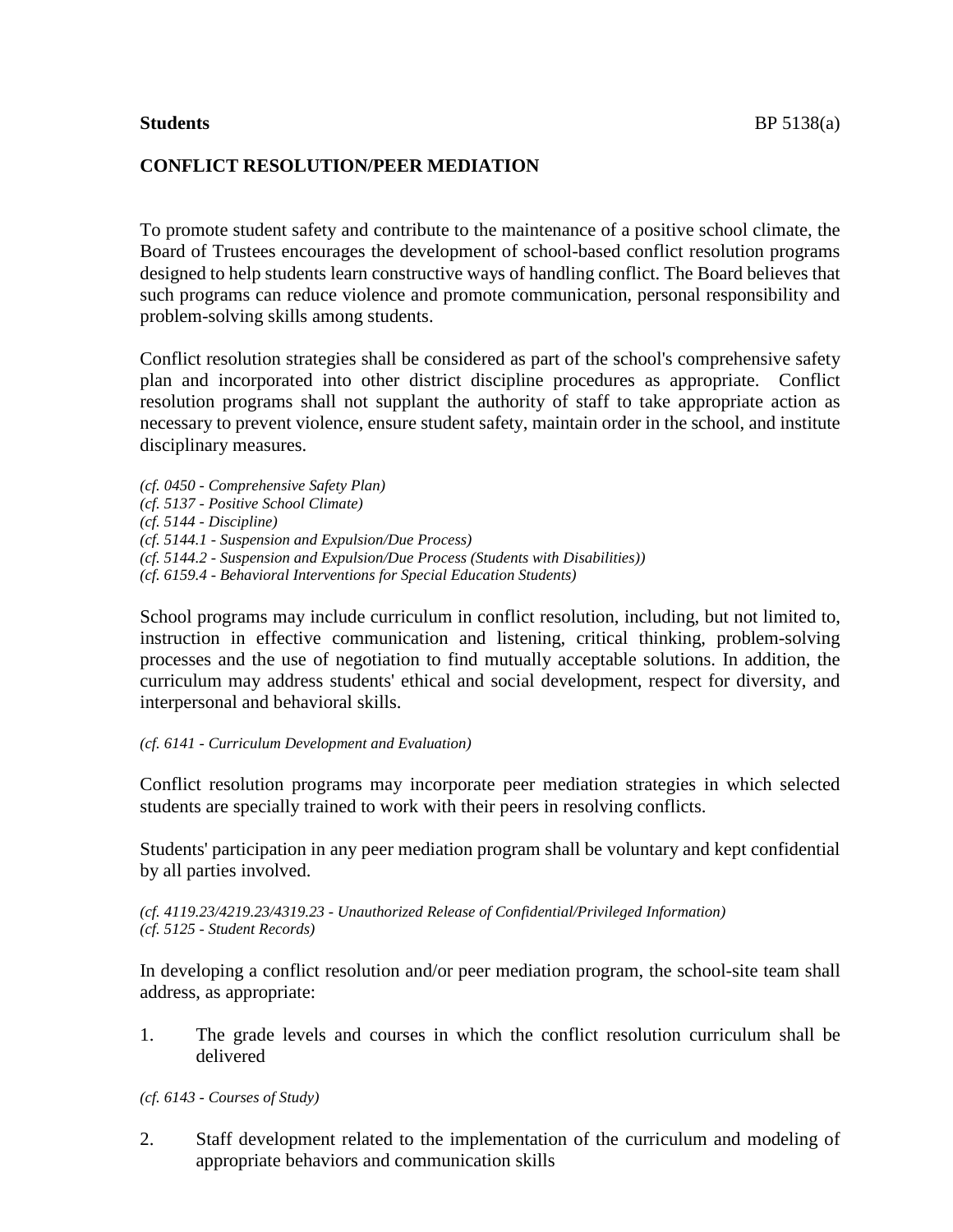# **CONFLICT RESOLUTION/PEER MEDIATION** (continued)

### *(cf. 4131 - Staff Development)*

- 3. The selection of peer mediators involving, to the extent possible, a cross-section of students in terms of grade, gender, race, ethnicity, and socioeconomic status, and including some students who exhibit negative leadership among peers
- 4. Training and support for peer mediators, including training in mediation processes and in the skills related to understanding conflict, communicating effectively and listening
- 5. The process for identifying and referring students to the peer mediation program
- 6. The types of conflicts suitable for peer mediation

*(cf. 5131 - Conduct) (cf. 5131.1 - Bus Conduct) (cf. 5131.4 - Student Disturbances) (cf. 5136 - Gangs) (cf. 5145.3 - Nondiscrimination/Harassment) (cf. 5145.9 - Hate-Motivated Behavior) (cf. 5145.7 - Sexual Harassment)*

- 7. Scheduling and location of peer mediation sessions
- 8. Methods of obtaining and recording agreement from all disputants
- 9. The appropriate involvement of parents/guardians, the community and staff, including counseling/guidance and security staff

- 10. Communications to students, parents/guardians and staff regarding the availability of the program
- 11. Methods of following up with students to determine the effectiveness of the process
- 12. Development of assessment tools to periodically evaluate the success of the program including, but not limited to, measurements of whether there has been a reduction in violence at the school and whether the school's suspension rates have fallen since the program has been introduced

*<sup>(</sup>cf. 1020 - Youth Services)*

*<sup>(</sup>cf. 1400 - Relations Between Other Governmental Agencies and the Schools)*

*<sup>(</sup>cf. 3515.3 - District Police/Security Department)*

*<sup>(</sup>cf. 6020 - Parent Involvement)*

*<sup>(</sup>cf. 6164.2 - Guidance/Counseling Services)*